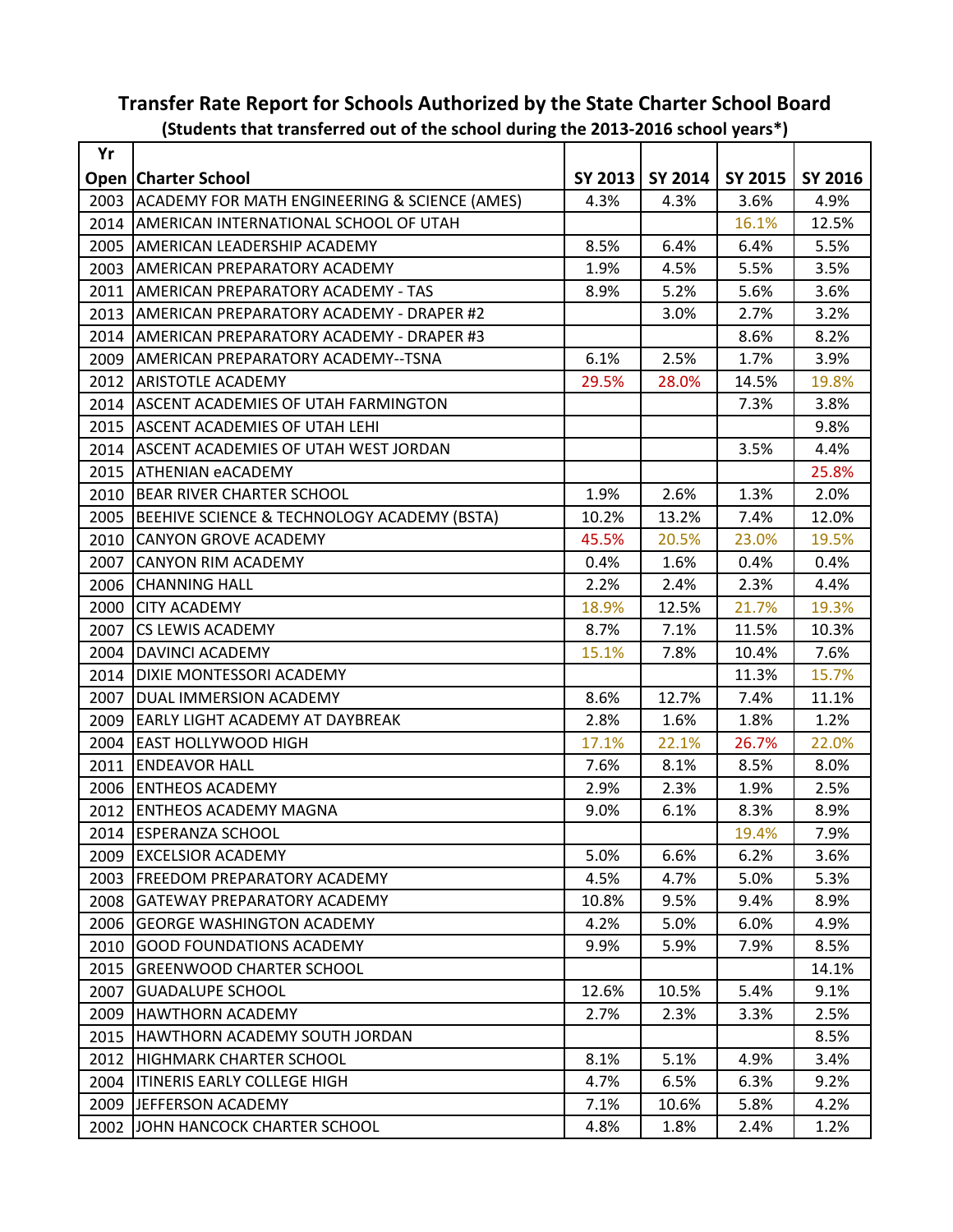| Yr   | productive that transicitied out of the school during the 2015-2010 school years f |       |                   |                |         |
|------|------------------------------------------------------------------------------------|-------|-------------------|----------------|---------|
|      | <b>Open   Charter School</b>                                                       |       | SY 2013   SY 2014 | <b>SY 2015</b> | SY 2016 |
|      | 2014 KAIROS ACADEMY                                                                |       |                   | 58.6%          | 37.4%   |
| 2007 | KARL G MAESER PREPARATORY ACADEMY                                                  | 9.4%  | 4.2%              | 3.9%           | 2.8%    |
| 2006 | LAKEVIEW ACADEMY                                                                   | 5.0%  | 5.7%              | 4.4%           | 3.8%    |
| 2013 | LEADERSHIP LEARNING ACADEMY                                                        |       | 9.3%              | 9.3%           | 7.7%    |
| 2006 | LEGACY PREPARATORY ACADEMY                                                         | 5.2%  | 5.2%              | 3.5%           | 4.0%    |
| 2005 | LINCOLN ACADEMY                                                                    | 4.1%  | 5.1%              | 3.4%           | 4.7%    |
| 2015 | LUMEN SCHOLAR INSTITUTE                                                            |       |                   |                | 13.1%   |
| 2013 | <b>MANA ACADEMY CHARTER SCHOOL</b>                                                 |       | 13.4%             | 20.5%          | 16.1%   |
| 2010 | MARIA MONTESSORI ACADEMY                                                           | 6.4%  | 5.9%              | 6.6%           | 5.4%    |
| 2008 | <b>MERIT COLLEGE PREPARATORY ACADEMY</b>                                           | 12.1% | 5.9%              | 2.5%           | 10.4%   |
| 2004 | MOAB CHARTER SCHOOL                                                                | 5.4%  | 2.0%              | 13.6%          | 1.9%    |
| 2006 | MONTICELLO ACADEMY                                                                 | 3.6%  | 2.3%              | 2.2%           | 3.6%    |
| 2009 | <b>MOUNTAIN HEIGHTS ACADEMY</b>                                                    | 25.5% | 21.6%             | 19.3%          | 16.9%   |
| 2014 | MOUNTAIN WEST MONTESSORI ACADEMY                                                   |       |                   | 8.4%           | 6.3%    |
| 2006 | <b>MOUNTAINVILLE ACADEMY</b>                                                       | 4.9%  | 3.9%              | 3.7%           | 5.2%    |
| 2005 | <b>NAVIGATOR POINTE ACADEMY</b>                                                    | 1.5%  | 3.0%              | 2.0%           | 2.2%    |
| 2004 | NO UT ACAD FOR MATH ENGINEERING & SCIENCE                                          | 5.3%  | 4.2%              | 5.1%           | 5.7%    |
| 2006 | NOAH WEBSTER ACADEMY                                                               | 7.1%  | 5.1%              | 6.8%           | 4.9%    |
| 2004 | NORTH DAVIS PREPARATORY ACADEMY                                                    | 4.1%  | 5.1%              | 5.5%           | 4.2%    |
| 2005 | NORTH STAR ACADEMY                                                                 | 1.9%  | 1.0%              | 1.9%           | 1.4%    |
| 2005 | <b>ODYSSEY CHARTER SCHOOL</b>                                                      | 7.5%  | 4.8%              | 5.7%           | 7.4%    |
| 2003 | OGDEN PREPARATORY ACADEMY                                                          | 4.5%  | 3.7%              | 4.2%           | 3.9%    |
| 2012 | <b>PACIFIC HERITAGE ACADEMY</b>                                                    | 36.7% | 16.5%             | 15.4%          | 19.7%   |
| 2006 | <b>PARADIGM HIGH SCHOOL</b>                                                        | 10.2% | 6.8%              | 8.7%           | 6.3%    |
| 1999 | PINNACLE CANYON ACADEMY                                                            | 9.7%  | 11.4%             | 11.6%          | 8.1%    |
| 2012 | PIONEER HIGH SCHOOL FOR THE PERFORMING ARTS                                        | 15.2% | 21.0%             | 23.9%          | 15.1%   |
| 2012 | <b>PROMONTORY SCHOOL OF EXPEDITIONARY LEARNING</b>                                 | 3.6%  | 3.1%              | 1.0%           | 2.9%    |
| 2008 | <b>PROVIDENCE HALL</b>                                                             | 1.6%  | 3.2%              | 4.7%           | 3.8%    |
|      | 2008 QUEST ACADEMY                                                                 | 3.3%  | 5.6%              | 5.1%           | 4.4%    |
| 2004 | <b>RANCHES ACADEMY</b>                                                             | 5.7%  | 3.1%              | 3.7%           | 1.3%    |
| 2005 | <b>REAGAN ACADEMY</b>                                                              | 1.7%  | 2.5%              | 2.8%           | 2.0%    |
|      | 2006 RENAISSANCE ACADEMY                                                           | 4.7%  | 4.6%              | 4.3%           | 5.8%    |
| 2008 | IROCKWELL CHARTER HIGH SCHOOL                                                      | 10.3% | 10.2%             | 10.7%          | 8.7%    |
| 2015 | IROOTS CHARTER HIGH SCHOOL                                                         |       |                   |                | 21.1%   |
| 2003 | <b>SALT LAKE ARTS ACADEMY</b>                                                      | 1.0%  | 1.8%              | 1.0%           | 2.8%    |
| 2014 | <b>SCHOLAR ACADEMY</b>                                                             |       |                   | 9.3%           | 3.3%    |
| 1999 | <b>SOLDIER HOLLOW CHARTER SCHOOL</b>                                               | 10.0% | 7.9%              | 8.4%           | 7.7%    |
|      | 2006 SPECTRUM ACADEMY                                                              | 4.3%  | 7.2%              | 5.6%           | 5.6%    |
| 2014 | <b>SPECTRUM ACADEMY - PLEASANT GROVE</b>                                           |       |                   | 17.2%          | 9.8%    |
| 2004 | <b>SUMMIT ACADEMY</b>                                                              | 0.6%  | 1.4%              | 2.4%           | 2.3%    |
|      | 2014   SUMMIT ACADEMY - INDEPENDENCE                                               |       |                   | 10.6%          | 4.0%    |
| 2010 | SUMMIT ACADEMY HIGH SCHOOL                                                         | 9.6%  | 11.9%             | 8.3%           | 12.4%   |

## **Transfer Rate Report for Schools Authorized by the State Charter School Board (Students that transferred out of the school during the 2013-2016 school years\*)**